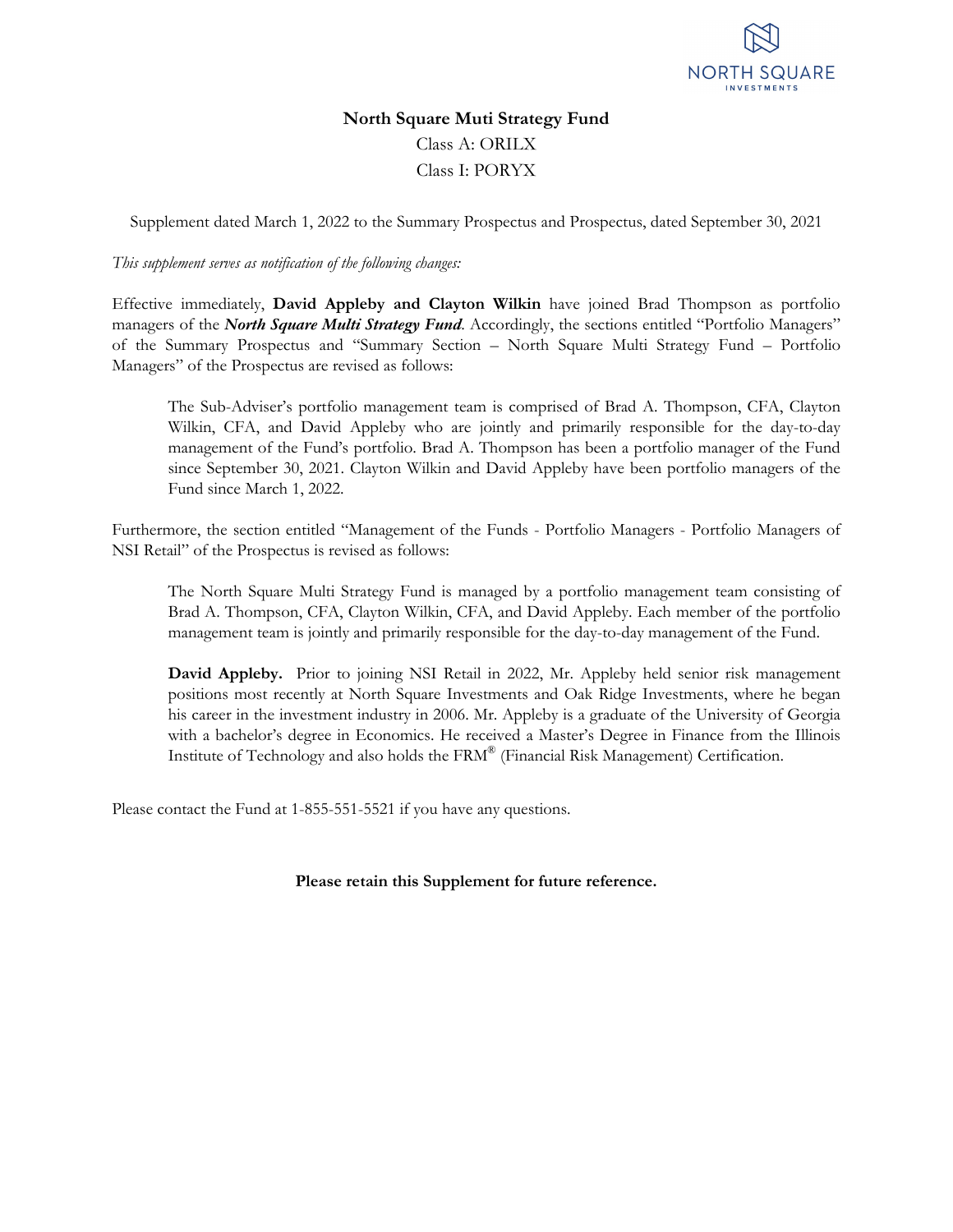# North Square Multi-Strategy Fund TICKER: Class A ORILX / Class I PORYX

## **Summary Prospectus**

September 30, 2021



Before you invest, you may want to review the Fund's prospectus, which contains more information about the Fund and its risks. You can find the Fund's Prospectus, Statement of Additional Information, Reports to Shareholders and other information about the Fund online at https://northsquareinvest.com/fund-reports-holdings. You may also obtain this information at no cost by calling 1-855-551-5521 or by e-mail at info@northsquareinvest.com. The Fund's Prospectus and Statement of Additional Information, both dated September 30, 2021, are incorporated by reference into this Summary Prospectus.

#### **Investment Objective**

The investment objective of the North Square Multi Strategy Fund (the "Fund") is to provide capital appreciation.

#### **Fees and Expenses of the Fund**

This table describes the fees and expenses that you may pay if you buy, hold and sell shares of the Fund. You may pay other fees, such as brokerage commissions and other fees to financial intermediaries, which are not reflected in the tables and examples below. You may qualify for sales charge discounts if you and your family invest, or agree to invest in the future, at least \$50,000 in Class A shares of the Fund. More information about these and other discounts is available from your financial intermediary and in the section titled "Class A Shares" and in "Appendix A –Waivers and Discounts Available from Certain Intermediaries."

|                                                                                                                                 |          | <b>Class A</b><br><b>Shares</b> |          | Class I<br><b>Shares</b> |
|---------------------------------------------------------------------------------------------------------------------------------|----------|---------------------------------|----------|--------------------------|
| <b>Shareholder Fees</b><br>(fees paid directly from your investment)                                                            |          |                                 |          |                          |
| Maximum sales charge (load) imposed on purchases<br>(as a percentage of offering price)<br>Maximum deferred sales charge (load) |          | 5.75%                           |          | None                     |
| (as a percentage of the lesser of the value redeemed or the amount invested)<br>Redemption fee                                  |          | None <sup>1</sup><br>None       |          | None<br>None             |
| <b>Annual Fund Operating Expenses</b>                                                                                           |          |                                 |          |                          |
| (expenses that you pay each year as a percentage of the value of your investment)                                               |          |                                 |          |                          |
| Management fees <sup>2</sup>                                                                                                    |          | $0.04\%$                        |          | $0.04\%$                 |
| Distribution and service (Rule 12b-1) fees                                                                                      |          | 0.25%                           |          | None                     |
| Other expenses                                                                                                                  |          | $0.63\%$                        |          | $0.63\%$                 |
| Shareholder servicing fee                                                                                                       | $0.06\%$ |                                 | $0.06\%$ |                          |
| All other expenses                                                                                                              | $0.57\%$ |                                 | 0.57%    |                          |
| Acquired fund fees and expenses <sup>3</sup>                                                                                    |          | 1.01%                           |          | 1.01%                    |
| Total annual fund operating expenses <sup>4</sup>                                                                               |          | 1.93%                           |          | 1.68%                    |

1. No sales charge applies on investments of \$500,000 or more, but a contingent deferred sales charge ("CDSC") of 1% will be imposed on certain redemptions of such shares within 12 months of the date of purchase.

2. North Square Investments, LLC ("North Square" or the "Adviser"), the Fund's investment adviser, does not receive management fees for Fund assets invested in other series of the Trust advised by North Square ("affiliated investments"). North Square receives management fees of 0.50% for Fund assets invested in non-affiliated investments. As of the date of this prospectus, North Square expects substantially all of the Fund's assets to be invested in affiliated investments.

3. Acquired fund fees and expenses are indirect fees and expenses that the Fund incurs from investing in the shares of other mutual funds, including money market funds.

The total annual fund operating expenses and net operating expenses do not correlate to the ratio of expenses to average net assets appearing in the financial highlights table, which reflects only the operating expenses of the Fund and does not include acquired fund fees and expenses but does not include the effect of unused 12b-1 fees returned from the Fund's former closed class.

#### **Example**

This example is intended to help you compare the cost of investing in the Fund with the cost of investing in other mutual funds. The example assumes that you invest \$10,000 in the Fund for the time periods indicated and then redeem all of your shares at the end of those periods. The example also assumes that your investment has a 5% return each year and that the Fund's operating expenses remain the same. Although your actual costs may be higher or lower, based on these assumptions your costs would be:

|                | <b>One Year</b> | <b>Three Years</b> | <b>Five Years</b> | <b>Ten Years</b> |
|----------------|-----------------|--------------------|-------------------|------------------|
| Class A shares | \$760           | \$1,146            | \$1,557           | \$2,669          |
| Class I shares | \$171           | \$530              | \$913             | \$1,987          |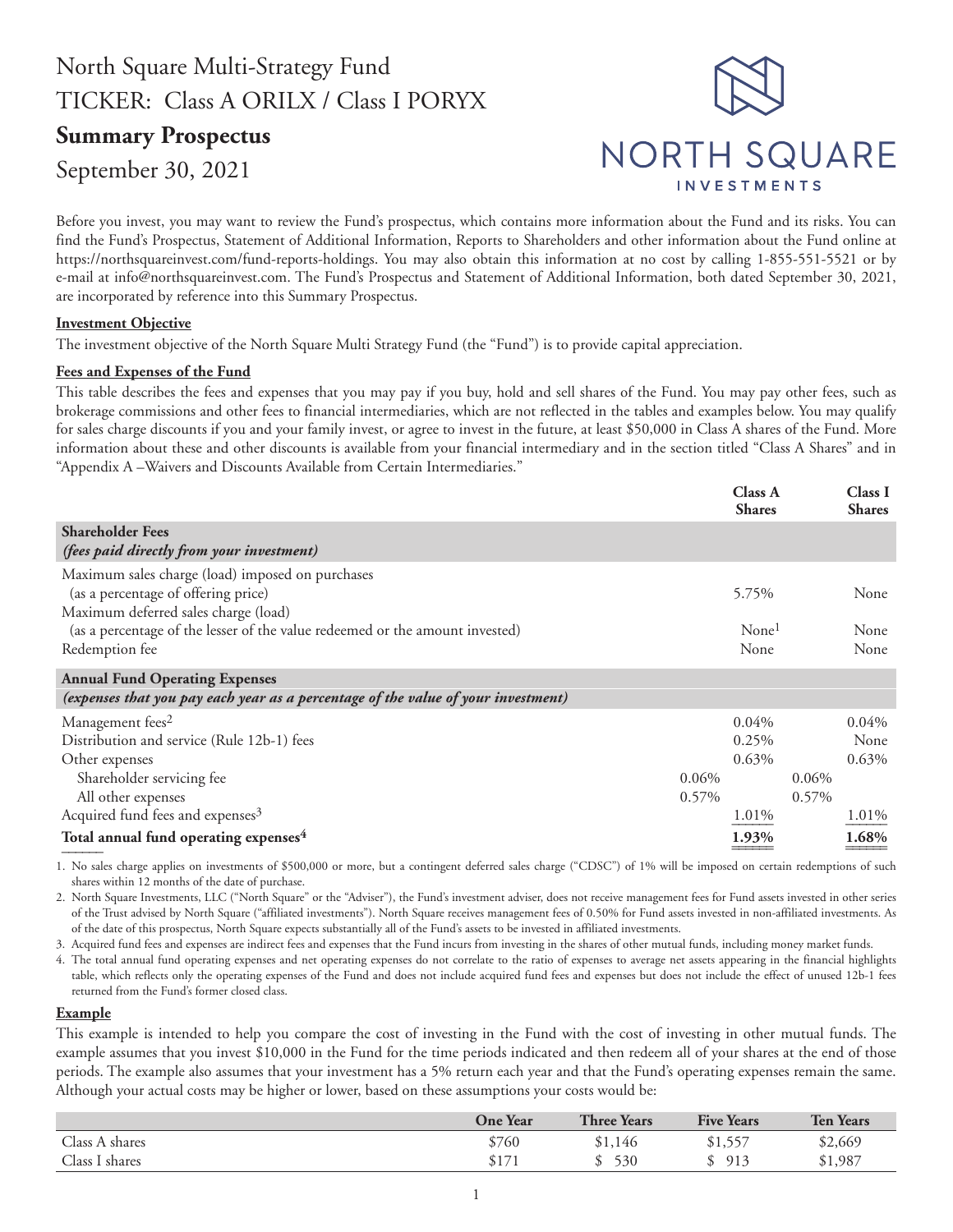#### **Portfolio Turnover**

The Fund pays transaction costs, such as commissions, when it buys and sells securities (or "turns over" its portfolio). A higher portfolio turnover may indicate higher transaction costs and may result in higher taxes when Fund shares are held in a taxable account. These costs, which are not reflected in annual fund operating expenses or in the example, affect the Fund's performance. During the most recent fiscal year, the portfolio turnover rate for the Fund was 15% of the average value of its portfolio.

#### **Principal Investment Strategies**

In seeking to achieve the Fund's investment objective, the Adviser has selected NSI Retail Advisors, LLC (the "Sub-Adviser") to serve as the Fund's investment sub-adviser and allocates the Fund's assets to the Sub-Adviser. The Adviser retains the ability to manage all or a portion of the Fund's assets directly.

The Fund is a "fund of funds" that seeks to achieve its investment objective by primarily investing in other mutual funds ("underlying funds"). The Fund invests primarily in mutual funds managed by North Square, the Fund's investment adviser, but may also invest in unaffiliated mutual funds or exchange-traded funds ("ETFs") to gain exposure to asset classes not available through a fund managed by the Adviser. In addition, the Fund may also invest directly in securities when the Sub-Adviser believes doing so is more likely to increase yield or enhance returns than investing in underlying funds.

The Fund is a multi-strategy fund that will invest directly or indirectly through underlying funds in the following asset classes:

- Equity securities of U.S. and foreign companies (including emerging market companies) of any market capitalization, including common stock, preferred stock, warrants, rights and initial public offerings ("IPOs"). Exposure to equity securities of foreign companies may be through American and Global Depositary Receipts ("ADRs" and "GDRs").
- Fixed income securities of U.S. and foreign issuers (including emerging market issuers) of any maturity and credit quality, including high-yield debt securities (often called "junk bonds"), investment grade debt securities, mortgage-related and other asset-backed securities, municipal bonds, U.S. Government securities, convertible securities, bank loans, inflation-linked investments and cash equivalents.

As part of the Sub-Adviser's multi-strategy investment process, the Fund's investments are allocated among underlying funds based on an evaluation of three strategies: strategic asset allocation (generally, the weighting of allocations among broad asset classes to seek to capture market returns), tactical asset allocation (generally, the weighting of allocations to various sub-categories within broad asset classes to seek to add value relative to the general strategic allocations) and fund selection. Fund assets are invested in underlying funds with equity exposure across the small to large capitalization range, as well as across value and growth styles as well as core or blend styles which exhibit both growth and value characteristics. Fund assets may also be invested in underlying funds with exposure to fixed income securities issued by a variety of issuers and across a range of maturities and credit quality. Broad economic and market factors, as well as diversification and risk management, are considered in assessing the strategic and tactical components of the allocation. The analysis in selecting underlying funds includes an assessment of a fund's past performance, volatility and other risk characteristics, and correlation with other funds and benchmarks. It also includes an assessment of the underlying fund's investment strategies, investment process and portfolio management team.

The Fund does not have target ranges for the allocation of assets among asset classes or individual underlying funds and there is no maximum or minimum exposure that the Fund must maintain with respect to any asset class. Accordingly, the Fund's exposure to different asset classes and underlying funds will be adjusted to take advantage of current or expected market conditions, or to manage risk. From time to time, the Fund may own a majority of the shares of an underlying fund managed by the Adviser. As of the date of this prospectus, the Fund intends to allocate substantially all of its assets among the North Square Oak Ridge All Cap Growth Fund, North Square Dynamic Small Cap Fund, and North Square Oak Ridge Dividend Growth Fund, and expects to invest 25% or more of its assets in the North Square Oak Ridge All Cap Growth Fund and North Square Dynamic Small Cap Fund.

#### **Principal Risks of Investing**

Risk is inherent in all investing, including an investment in the Fund. An investment in the Fund involves risk, including the following principal risks, among others: Bank Loan Risk, Convertible Securities Risk, Credit Risk, Currency Risk, Emerging Market Risk, Equity Risk, ETF and Mutual Funds Risk, Fixed Income Securities Risk, Foreign Investment Risk, Government-Sponsored Entities Risk, Growth-Oriented Investment Strategies Risk, High Yield ("Junk") Bond Risk, Inflation-Linked Securities Risk, Interest Rate Risk, IPO Risk, Large Cap Company Risk, Liquidity Risk, Management and Strategy Risk, Market Risk, Mortgage-Backed and Asset-Backed Securities Risk, Municipal Securities Risk, Preferred Stock Risk, Small and Mid Cap Company Risk, Value-Oriented Investment Strategies Risk, and Warrants and Rights Risk. Summary descriptions of these and other principal risks of investing in the Fund are set forth below. Before you decide whether to invest in the Fund, carefully consider these risk factors and special considerations associated with investing in the Fund, which may cause investors to lose money. There can be no assurance that the Fund will achieve its investment objective. An investment in the Fund is not a deposit of the bank and is not insured or guaranteed by the Federal Deposit Insurance Corporation or any other government agency.

**ETF and Mutual Funds Risk.** The Fund's investment in ETFs and mutual funds (including other funds managed by the Adviser), generally reflects the risks of owning the underlying securities the ETF or mutual fund holds. It may also be more expensive for the Fund to invest in an ETF or mutual fund than to own the portfolio securities of these investment vehicles directly. An ETF may also trade at a discount to its net asset value. Investing in ETFs or mutual funds involves duplication of advisory fees and certain other expenses. The Fund will pay brokerage commissions in connection with the purchase and sale of shares of ETFs. In addition, the Fund may invest in underlying funds which invest a larger portion of their assets in one or more sectors than many other mutual funds, and thus will be more susceptible to negative events affecting those sectors.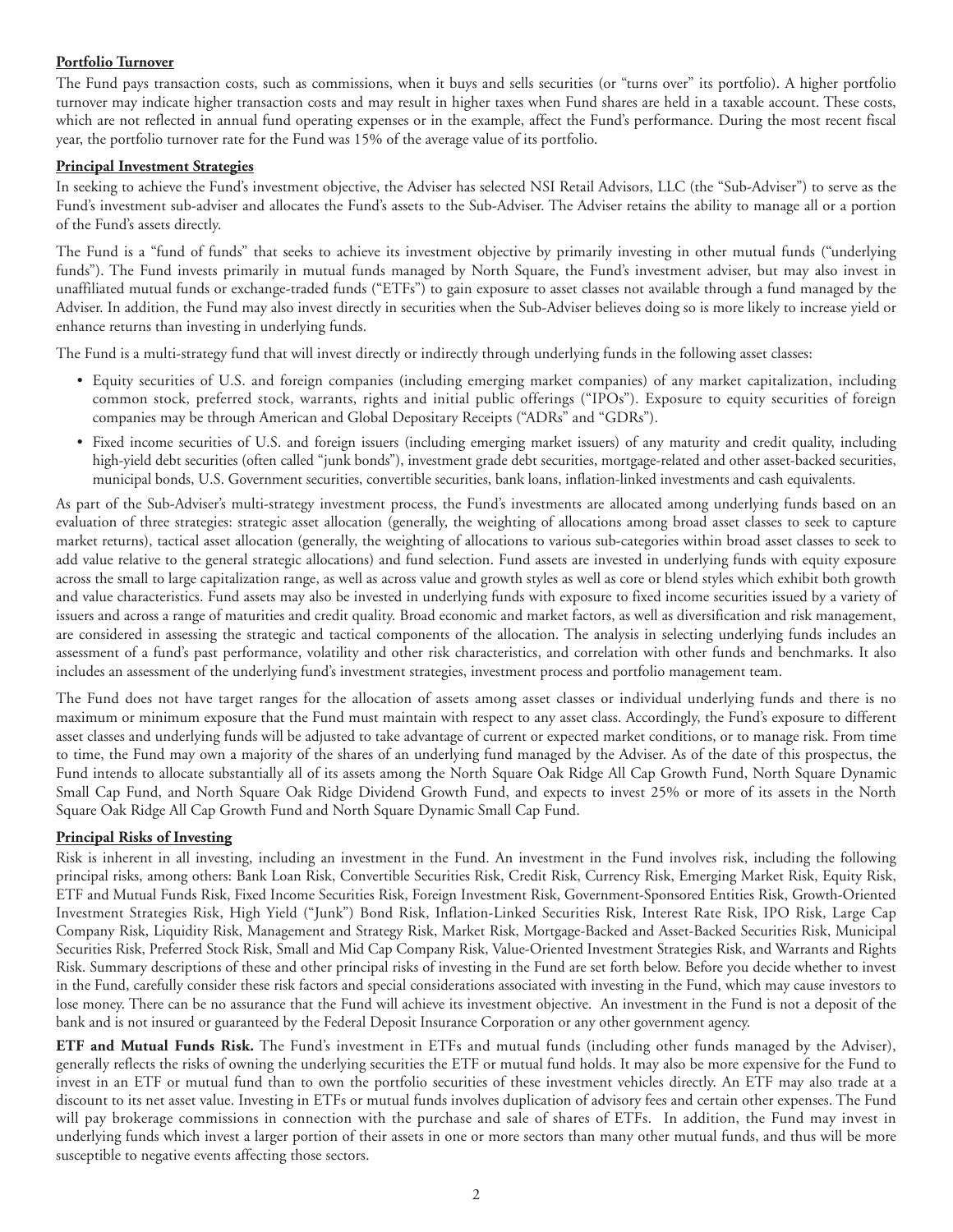The Fund may invest in affiliated mutual funds managed by North Square. The Adviser or Sub-Adviser may be subject to potential conflicts of interest in selecting underlying funds because the fees paid to it by certain affiliated underlying funds are higher than the fees paid by other affiliated and unaffiliated underlying funds. To the extent the Fund invests a significant percentage of its assets in any one affiliated mutual fund or across multiple affiliated mutual funds, the Fund will be subject to a greater degree to the risks particular to the investment strategies employed by the Adviser or Sub-Adviser.

**Equity Risk.** The value of the equity securities held by the Fund may fall due to general market and economic conditions, perceptions regarding the industries in which the issuers of securities held by the Fund participate, or factors relating to specific companies in which the Fund invests.

**Fixed Income Securities Risk.** The prices of fixed income securities respond to economic developments, particularly interest rate changes, as well as to changes in an issuer's credit rating or market perceptions about the creditworthiness of an issuer.

**Market Risk.** The market price of a security or instrument may decline, sometimes rapidly or unpredictably, due to general market conditions that are not specifically related to a particular company, such as real or perceived adverse economic or political conditions throughout the world, including public health crises (including the occurrence of a contagious disease or illness, such as COVID-19), changes in the general outlook for corporate earnings, changes in interest or currency rates or adverse investor sentiment generally. The market value of a security or instrument also may decline because of factors that affect a particular industry or industries, such as labor shortages or increased production costs and competitive conditions within an industry.

**Growth-Oriented Investment Strategies Risk.** Growth funds generally focus on stocks of companies believed to have above-average potential for growth in revenue and earnings. Growth securities typically are very sensitive to market movements because their market prices frequently reflect projections of future earnings or revenues, and when it appears that those expectations will not be met, the prices of growth securities typically fall. Prices of these companies' securities may be more volatile than those of other securities, particularly over the short term.

**Small Cap and Mid Cap Company Risk.** The securities of small capitalization and mid capitalization companies may be subject to more abrupt or erratic market movements and may have lower trading volumes or more erratic trading than securities of larger, more established companies or market averages in general. In addition, such companies typically are more likely to be adversely affected than large capitalization companies by changes in earning results, business prospects, investor expectations or poor economic or market conditions.

**Currency Risk.** The values of investments in securities denominated in foreign currencies increase or decrease as the rates of exchange between those currencies and the U.S. Dollar change. Currency conversion costs and currency fluctuations could erase investment gains or add to investment losses. Currency exchange rates can be volatile and are affected by factors such as general economic conditions, the actions of the United States and foreign governments or central banks, the imposition of currency controls, and speculation.

**Emerging Market Risk.** Many of the risks with respect to foreign investments are more pronounced for investments in issuers in developing or emerging market countries. Emerging market countries tend to have more government exchange controls, more volatile interest and currency exchange rates, less market regulation, and less developed economic, political and legal systems than those of more developed countries. In addition, emerging market countries may experience high levels of inflation and may have less liquid securities markets and less efficient trading and settlement systems. In addition, companies in emerging market countries may not be subject to accounting, auditing, financial reporting and recordkeeping requirements that are as robust as those in more developed countries, and therefore, material information about a company may be unavailable or unreliable, and U.S. regulators may be unable to enforce a company's regulatory obligations.

**Interest Rate Risk.** Generally fixed income securities decrease in value if interest rates rise and increase in value if interest rates fall, with longer-term and lower rated securities being more volatile than shorter-term and higher-rated securities. Falling interest rates also create the potential for a decline in the Fund's income. Changes in governmental policy, rising inflation rates, and general economic developments, among other factors, could cause interest rates to increase and could have a substantial and immediate effect on the values of the Fund's investments. In addition, a potential rise in interest rates may result in periods of volatility and increased redemptions that might require the Fund to liquidate portfolio securities at disadvantageous prices and times. Risks associated with rising interest rates are heightened given that interest rates in the U.S. have begun to rise from historically low levels in recent years. Interest rates may continue to increase in the future with unpredictable effects on the financial markets and the Fund's investments.

**Preferred Stock Risk.** Preferred stock represents an equity interest in a company that generally entitles the holder to receive, in preference to the holders of other stocks such as common stock, dividends and a fixed share of the proceeds resulting from a liquidation of the company. The market value of preferred stock is subject to company-specific and market risks applicable generally to equity securities and is also sensitive to changes in the company's creditworthiness, the ability of the company to make payments on the preferred stock, and changes in interest rates, typically declining in value if interest rates rise.

**Mortgage-Backed and Asset-Backed Securities Risk.** Mortgage-backed and asset-backed securities represent interests in "pools" of mortgages or other assets, including consumer loans or receivables held in trust. Mortgage-backed securities are subject to "prepayment risk" (the risk that borrowers will repay a loan more quickly in periods of falling interest rates) and "extension risk" (the risk that borrowers will repay a loan more slowly in periods of rising interest rates). If the Fund invests in mortgage-backed or asset-backed securities that are subordinated to other interests in the same pool, the Fund may only receive payments after the pool's obligations to other investors have been satisfied. An unexpectedly high rate of defaults on the assets held by a pool may limit substantially the pool's ability to make payments of principal or interest to the Fund, reducing the values of those securities or in some cases rendering them worthless. The Fund's investments in other asset-backed securities are subject to risks similar to those associated with mortgage-backed securities, as well as additional risks associated with the nature of the assets and the servicing of those assets.

**Value-Oriented Investment Strategies Risk.** Value stocks are those that are believed to be undervalued in comparison to their peers due to adverse business developments or other factors. Value investing is subject to the risk that the market will not recognize a security's inherent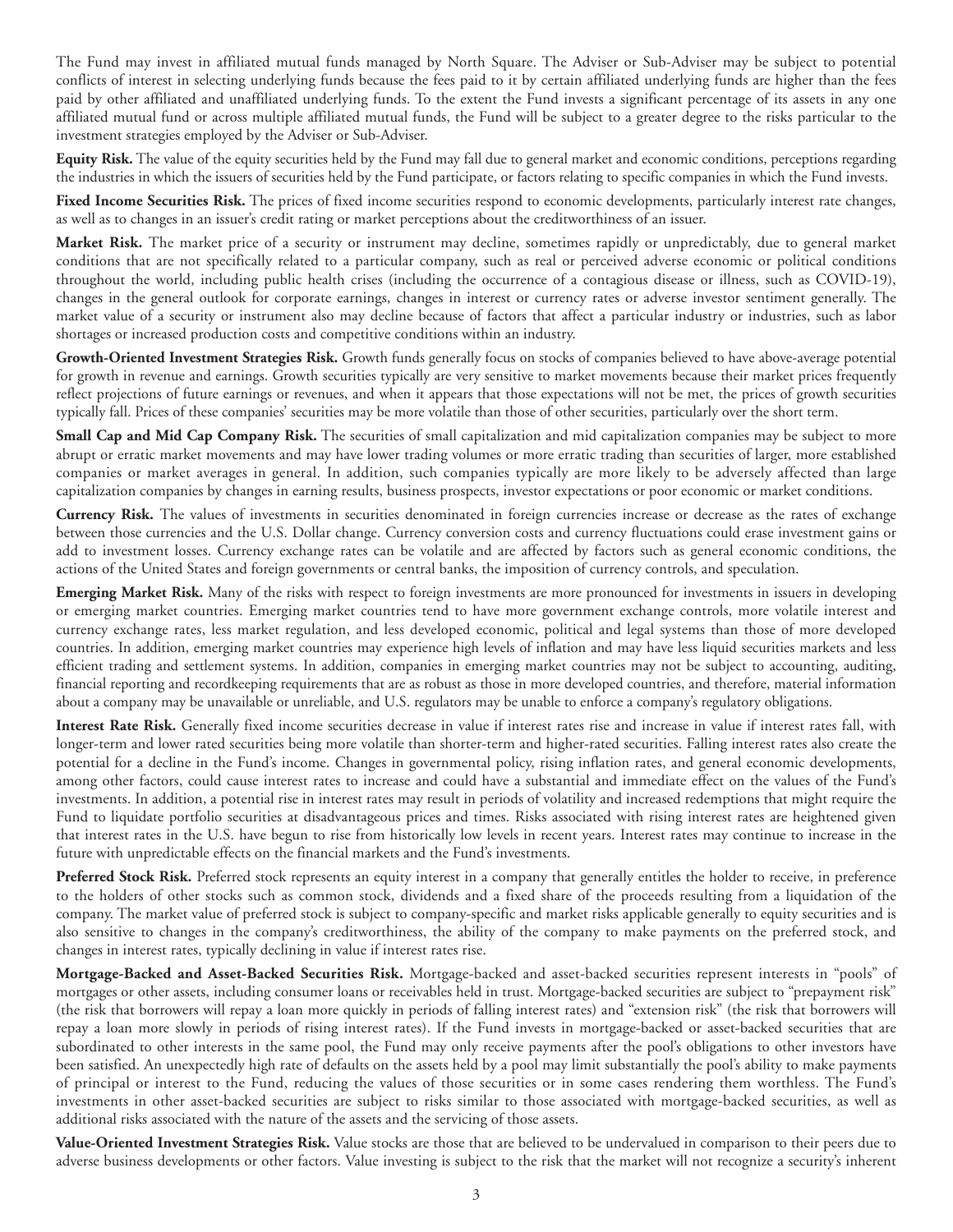value for a long time or at all, or that a stock judged to be undervalued may actually be appropriately priced or overvalued. In addition, during some periods (which may be extensive), value stocks generally may be out of favor in the markets.

**Management and Strategy Risk.** The value of your investment depends on the judgment of the Adviser or Sub-Adviser about the quality, relative yield, value or market trends affecting a particular security, industry, sector or region, which may prove to be incorrect. Investment strategies employed by the Adviser or Sub-Adviser in selecting investments for the Fund may not result in an increase in the value of your investment or in overall performance equal to other investments. To the extent that the Fund invests a significant percentage of its assets in any one underlying fund, the Fund will be subject to a greater degree to the risks particular to that underlying fund, and may experience greater volatility as a result.

**Foreign Investment Risk.** The Fund's investments in underlying funds that invest in foreign stocks or the Fund's direct investments in foreign securities can be riskier than U.S. stock investments. The prices of foreign securities may be more volatile than the prices of securities of U.S. issuers because of economic and social conditions abroad, political developments, and differences and changes in the regulatory environments of foreign countries. In addition, changes in exchange rates and interest rates may adversely affect the values of the Fund's foreign investments. Foreign companies are generally subject to different legal and accounting standards than U.S. companies, and foreign financial intermediaries may be subject to less supervision and regulation than U.S. financial firms. Foreign securities include ADRs and GDRs. Unsponsored ADRs and GDRs are organized independently and without the cooperation of the foreign issuer of the underlying securities, and involve additional risks because U.S. reporting requirements do not apply. In addition, the issuing bank may deduct shareholder distribution, custody, foreign currency exchange, and other fees from the payment of dividends.

**High Yield ("Junk") Bond Risk.** High yield bonds are debt securities rated below investment grade (often called "junk bonds"). Junk bonds are speculative, involve greater risks of default, downgrade, or price declines and are more volatile and tend to be less liquid than investment-grade securities. Companies issuing high yield bonds are less financially strong, are more likely to encounter financial difficulties, and are more vulnerable to adverse market events and negative sentiments than companies with higher credit ratings.

**Credit Risk.** If an issuer or guarantor of a debt security held by the Fund or a counterparty to a financial contract with the Fund defaults or is downgraded or is perceived to be less creditworthy, or if the value of the assets underlying a security declines, the value of the Fund's portfolio will typically decline to some extent.

**Inflation-Linked Securities Risk.** Inflation-linked debt securities are subject to the effects of changes in market interest rates caused by factors other than inflation (real interest rates). In general, the price of an inflation-linked security tends to decline when real interest rates increase. Unlike conventional bonds, the principal and interest payments of inflation-linked securities such as Treasury inflation-protected securities ("TIPS") are adjusted periodically to a specified rate of inflation (e.g., the Consumer Price Index). There can be no assurance that the inflation index used will accurately measure the actual rate of inflation. These securities may lose value in the event that the actual rate of inflation is different than the rate of the inflation index.

**Bank Loan Risk.** Bank loans and loan participations are subject to credit risk, including the risk of nonpayment of principal or interest. Also, substantial increases in interest rates may cause an increase in loan defaults. Although the loans may be fully collateralized at the time of acquisition, the collateral may decline in value, be relatively illiquid, or lose all or substantially all of its value subsequent to investment. Many loans are relatively illiquid or subject to restrictions on resale or assignment and may be difficult to value, which will have an adverse impact on the ability to dispose of particular bank loans in a favorable or timely fashion. Bank loans may also be subject to extension risk and prepayment risk. Transactions in bank loans are often subject to longer settlement periods (in excess of the standard T+2 days settlement cycle for most securities and often longer than seven days). As a result, sale proceeds potentially will not be available to the Fund to make additional investments or to use proceeds to meet its current redemption obligations. The Fund thus is subject to the risk of selling other investments at disadvantageous times or prices, or taking other actions necessary to raise cash to meet its redemption obligations such as borrowing from a bank or holding additional cash, which could result in losses to the Fund. In addition, bank loans and other similar instruments may not be considered "securities" and, as a result, the Fund may not be entitled to rely on the anti-fraud protections under the federal securities laws and instead may have to resort to state law and direct claims.

**Government-Sponsored Entities Risk.** The Fund's investment in U.S. government obligations may include securities issued or guaranteed as to principal and interest by the U.S. government, or its agencies or instrumentalities. There can be no assurance that the U.S. government would provide financial support to its agencies or instrumentalities (including government-sponsored enterprises) when it is not obligated to do so.

**Municipal Securities Risk.** Prices of municipal securities rise and fall in response to interest rate changes and local political and economic factors may adversely affect the value and liquidity of these securities. In addition, the Fund's investments in municipal securities are subject to the risks associated with a lack of liquidity in the municipal bond market. The value of municipal securities also may be affected more by supply and demand factors or the creditworthiness of the issuer than by market interest rates. Repayment of municipal securities depends on the ability of the issuer or project backing such securities to generate taxes or revenues.

**Convertible Securities Risk.** Convertible securities are subject to market and interest rate risk and credit risk. When the market price of the equity security underlying a convertible security decreases the convertible security tends to trade on the basis of its yield and other fixed income characteristics, and is more susceptible to credit and interest rate risks. When the market price of such equity security rises, the convertible security tends to trade on the basis of its equity conversion features and be more exposed to market risk. Convertible securities are frequently issued by smaller capitalized companies with stock prices that may be more volatile than those of other companies.

**Liquidity Risk.** The Fund may not be able to sell some or all of the investments that it holds due to a lack of demand in the marketplace or other factors such as market turmoil, or if the Fund is forced to sell an illiquid investment to meet redemption requests or other cash needs it may only be able to sell those investments at a loss. Illiquid investments may also be difficult to value.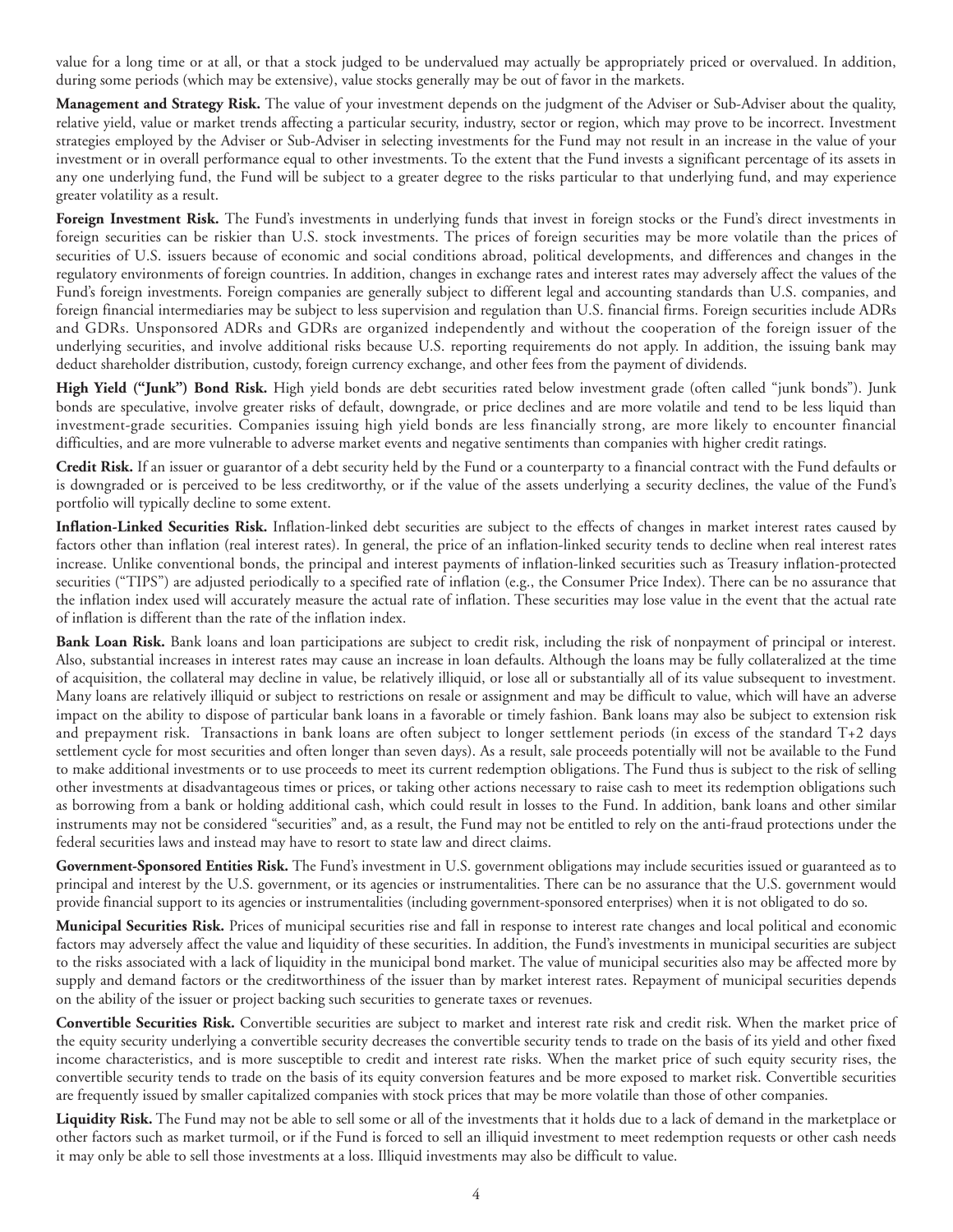**IPO Risk.** The market value of IPO shares will fluctuate considerably due to factors such as the absence of a prior public market, unseasoned trading, the small number of shares available for trading and limited information about the issuer. The purchase of IPO shares may involve high transaction costs. IPO shares are subject to market risk and liquidity risk.

**Warrants and Rights Risk.** Warrants and rights may lack a liquid secondary market for resale. The prices of warrants and rights may fluctuate as a result of speculation or other factors. Warrants and rights can provide a greater potential for profit or loss than an equivalent investment in the underlying security. Prices of warrants and rights do not necessarily move in tandem with the prices of their underlying securities and are highly volatile and speculative investments. If a warrant or right expires without being exercised, the Fund will lose any amount paid for the warrant or right.

**Large Cap Company Risk.** Larger, more established companies may be unable to attain the high growth rates of successful, smaller companies during periods of economic expansion.

#### **Performance**

The bar chart and table below provide some indication of the risks of investing in the Fund by showing changes in the performance of the Fund's Class A shares from year to year and by showing how the average annual total returns of each class of the Fund compare with the average annual total returns of a broad-based market index. Performance for classes other than those shown may vary from the performance shown to the extent the expenses for those classes differ. Updated performance information is available at the Fund's website, www.northsquareinvest.com, or by calling the Fund at 1-855-551-5521.

The Fund has adopted the historical performance of the Oak Ridge Multi Strategy Fund (the "Predecessor Fund") as a result of a reorganization consummated after the close of business on May 10, 2019, in which the Fund acquired all of the assets, subject to the liabilities, of the Predecessor Fund. The performance information presented below for periods prior to the close of business on May 10, 2019 reflects the performance of the Predecessor Fund. At the time of the reorganization, the Fund and the Predecessor Fund had substantially identical investment strategies. Prior to the reorganization, the Fund was a "shell" fund with no assets and had not yet commenced operations.

On July 18, 2017, the Predecessor Fund's investment strategy changed. Prior to July 18, 2017, the Predecessor Fund invested primarily in equity securities of large capitalization companies with above average potential for earnings growth. Accordingly, the performance information presented below for periods prior to July 18, 2017 is based on the Predecessor Fund's prior investment strategy.

The Predecessor Fund had adopted the historical performance of the Pioneer Oak Ridge Large Cap Growth Fund (the "Pioneer Predecessor Fund") as a result of a reorganization consummated after the close of business on October 17, 2014, in which the Predecessor Fund acquired all of the assets, subject to the liabilities, of the Pioneer Predecessor Fund. The performance information presented below for periods prior to the close of business on October 17, 2014 is based on the performance of the Pioneer Predecessor Fund. At the time of the reorganization, the Predecessor Fund and the Pioneer Predecessor Fund had substantially the same investment strategies.

The Pioneer Predecessor Fund had adopted the historical performance of the Oak Ridge Large Cap Equity Fund (the "Initial Predecessor Fund") as a result of a reorganization consummated after the close of business on February 13, 2004, in which the Pioneer Predecessor Fund acquired all of the assets, subject to the liabilities, of the Initial Predecessor Fund. The performance information presented below for periods prior to the close of business on February 13, 2004 is based on the performance of the Initial Predecessor Fund which commenced operations on March 1, 1999. At the time of the reorganization, the Pioneer Predecessor Fund and the Initial Predecessor Fund had substantially the same investment strategies.

The Fund's past performance, before and after taxes, is not necessarily an indication of how the Fund will perform in the future. Sales loads are not reflected in the bar chart, and if those charges were included, returns would be less than those shown.

#### **Calendar-Year Total Return (before taxes) for Class A Shares**

For each calendar year at NAV



The year-to-date return as of June 30, 2021 was 12.92%.